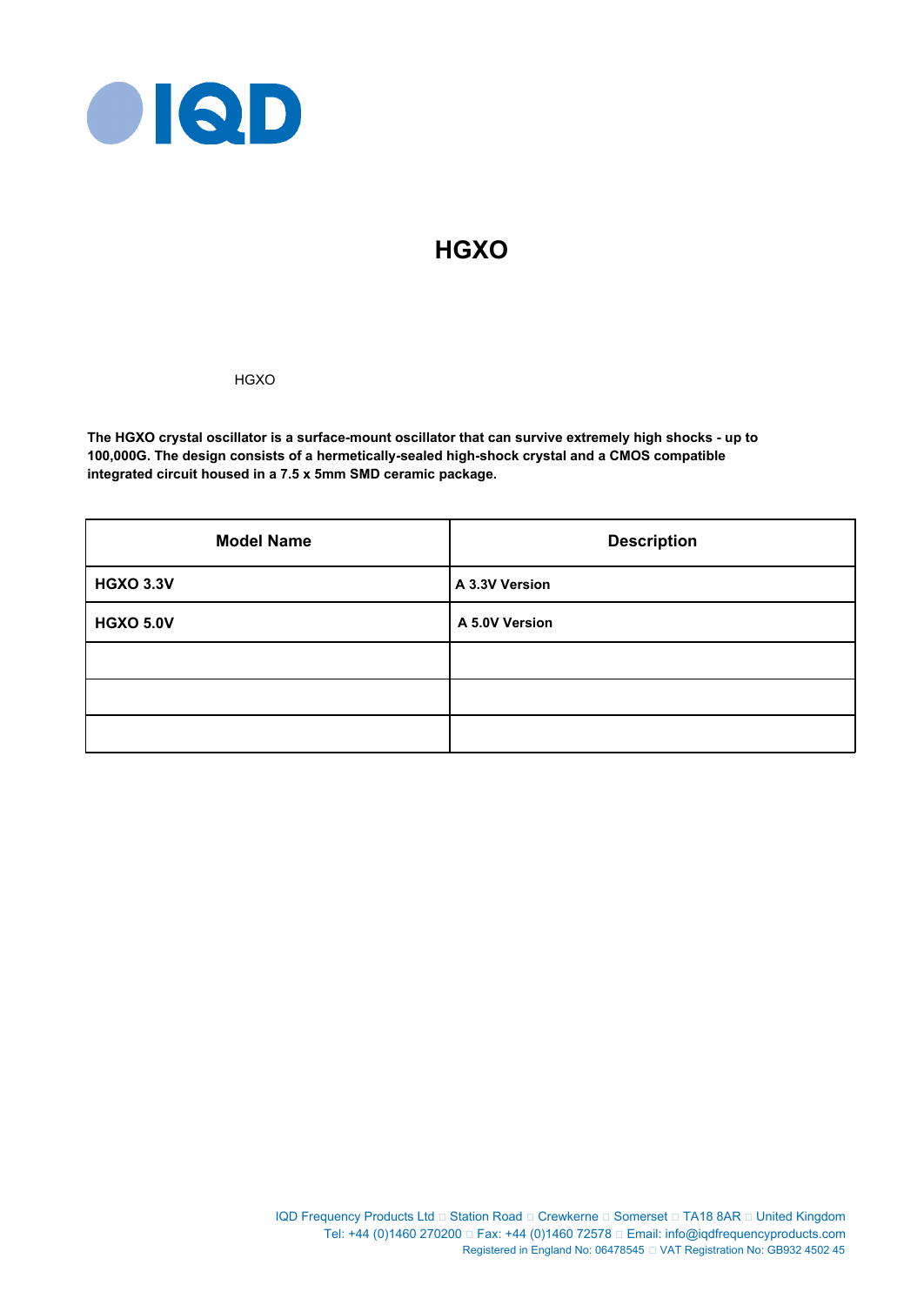



**HGXO 3.3V Crystal Clock Oscillator Specification**

### **ISSUE 1; June 2019**

#### **Description**

- This product is designed and manufactured by Statek Corporation in California, USA and distributed by IQD. The HGXO crystal oscillator is a surface-mount oscillator that can survive extremely high shocks - up to 100,000G. The design consists of a hermetically-sealed high-shock crystal and a CMOS compatible integrated circuit housed in a 7.5 x 5mm SMD ceramic package.
- A-SM1 5000G, Gold Plated (RoHS)  $\blacksquare$
- A-SM3 5000G, Solder Dipped (non RoHS)
- A-SM5 5000G, Solder Dipped (RoHS)
- B-SM1 10000G, Gold Plated (RoHS)  $\blacksquare$
- $\blacksquare$ B-SM3 10000G, Solder Dipped (non RoHS)
- $\blacksquare$ B-SM5 10000G, Solder Dipped (RoHS)
- C-SM1 20000G, Gold Plated (RoHS)  $\blacksquare$
- $\blacksquare$ C-SM3 20000G, Solder Dipped (non RoHS)
- C-SM5 20000G, Solder Dipped (RoHS)
- $\blacksquare$ D-SM1 30000G, Gold Plated (RoHS)
- $\blacksquare$ D-SM3 30000G, Solder Dipped (non RoHS)
- $\blacksquare$ D-SM5 30000G, Solder Dipped (RoHS)
- $\blacksquare$ F-SM1 50000G, Gold Plated (RoHS)
- $\blacksquare$ F-SM3 50000G, Solder Dipped (non RoHS)
- F-SM5 50000G, Solder Dipped (RoHS)  $\blacksquare$
- $\blacksquare$ G-SM1 75000G, Gold Plated (RoHS)
- $\blacksquare$ G-SM3 75000G, Solder Dipped (non RoHS)
- G-SM5 75000G, Solder Dipped (RoHS)  $\blacksquare$
- H-SM1 100000G, Gold Plated (RoHS)
- H-SM3 100000G, Solder Dipped (non RoHS
- $\blacksquare$ H-SM5 100000G, Solder Dipped (RoHS)
- FEATURES: Mechanical shock survivability up to 100000G CMOS output, TTL on request Optional Output Enable/Disable with Tri-State
- Low EMI emission
- Low acceleration sensitivity available
- Please note that all data is only valid at 25°C unless otherwise stated.

#### **Frequency Parameters**

- Frequency 460.0kHz to 50.0MHz
- 
- Frequency Tolerance ±10.00ppm to ±100.00ppm
- $\blacksquare$ Tolerance Condition **@ 25°C** 
	- Frequency Stability ±10.00ppm to ±40.00ppm
		-
- Ageing the 1st year the 1st year the 1st year Note: Frequency Stability does not include Frequency Tolerance @ 25°C

#### **Electrical Parameters**

Supply Voltage 3.3V ±10%

 $\blacksquare$ 

- 
- Absolute Maximum Supply Voltage: -0.5V to 7.0V

#### **Operating Temperature Ranges**

- -10 to 70°C
- -40 to 85°C
- -55 to 125°C

#### **Output Details**

- $\blacksquare$ Output Compatibility CMOS
- Drive Capability 15pF
- Note: TTL loads and higher CMOS loads are available please contact an IQD Sales Office



 $\mathbf{A}$ 

**Outline (mm) A-SM1 = 5000G, Gold Plated (RoHS)**

 $1.4$ 



 $1.4$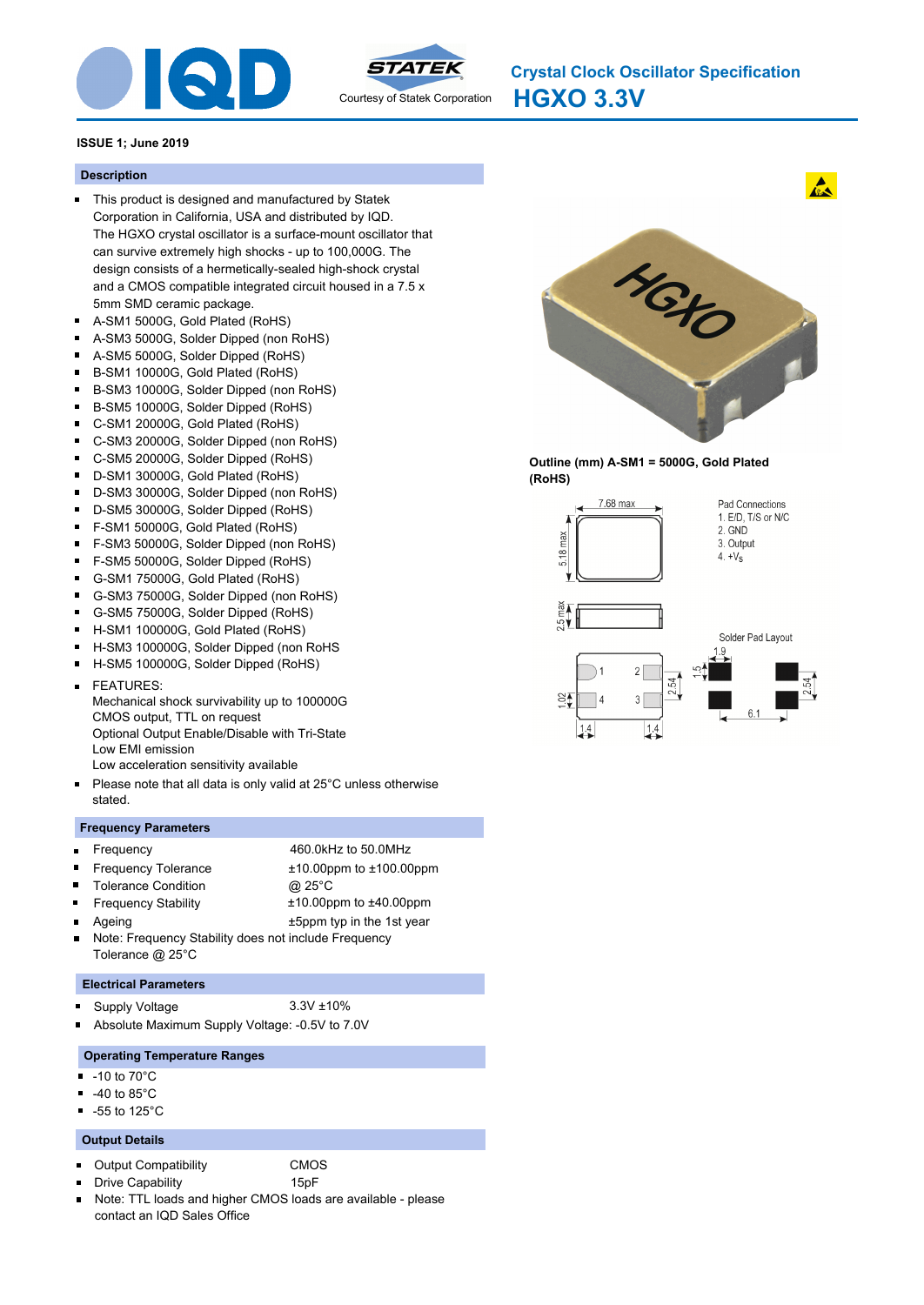



**HGXO 3.3V Crystal Clock Oscillator Specification**

# **ISSUE 1; June 2019**

### **Output Control**

- Start-Up Time: 5ms max  $\blacksquare$
- Enable/Disable (EN option): Logic '1' to pad 1 enables oscillator output Logic '0' to pad 1 disables the oscillator output, when disabled the output goes to the high impedance state (very low current, internal oscillator stops) No connection to pad 1 enables oscillator output When pad 1 changes from logic 0 to logic 1, output recovery is delayed Tri-State (TS option):

Logic '1' to pad 1 enables oscillator output Logic '0' to pad 1 disables the oscillator output, when disabled the output goes to the high impedance state (low current) No connection to pad 1 enables oscillator output When pad 1 changes from logic 0 to logic 1, output recovery is immediate

No Connection (NC option): Pad 1 not connected internally, no  $\blacksquare$ enable/disable or tri-state function

### **Environmental Parameters**

- Shock: 0.5 ms, 1/2 sine  $\blacksquare$
- $\blacksquare$ Vibration: MIL-STD-202G, Method 204D, Condition D: 20G, 10-2000Hz swept sine
- $\blacksquare$ Note: Random vibration testing also available - please contact an IQD Sales Office
- Storage Temperature Range: -55 to 125°C

### **Manufacturing Details**

Maximum Process Temperature: 260°C for 20sec

### **Ordering Information**

Frequency\* Model\* Supply Voltage Shock Requirement\* Termination Variant\* Output Compatibility Frequency Tolerance (@ 25°C)\* Frequency Stability (over operating temperature range)\* Operating Temperature Range\* Pad 1 Function\* (\*minimum required) **Shock Level Options:** Code A = 5000G Code B = 10000G Code C = 20000G

Code D = 30000G Code F = 50000G Code G = 75000G Code H = 100000G

- Termination Variants: SM1 = Gold Plated SM5 = Solder Dipped (Note: non-RoHS SM3 terminations are available - please contact an IQD Sales Office)
- **Example** 50.0MHz HGXO 3.3V 5000G D-SM1 CMOS ±10ppm ±100ppm –40 to 85C NC

### **Compliance**

- RoHS Status (2015/863/EU) Optional  $\blacksquare$
- REACh Status **Compliant**  $\blacksquare$
- 
- MSL Rating (JDEC-STD-033): Not Applicable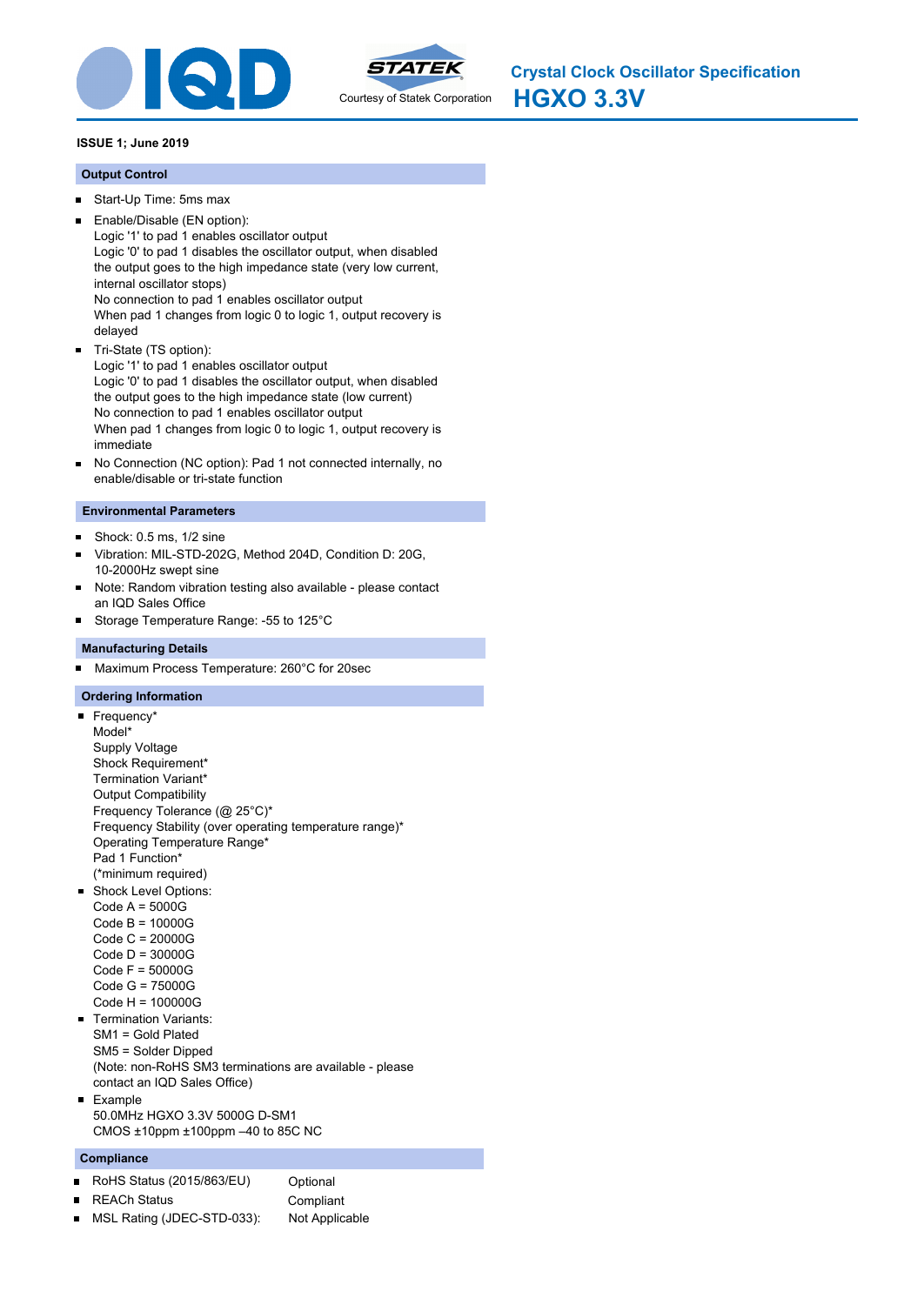



### **ISSUE 1; June 2019**

### **Packaging Details**

- Pack Style: Reel Tape & reel in accordance with EIA-481-D Pack Size: 1,000
- Pack Style: Tray Supplied on a tray Pack Size: 1

**Electrical Specification - maximum limiting values 3.3V ±10%**

| Frequency<br>Min | Frequency<br>Max | Temperature<br>Range | <b>Stability</b><br>(Min) | Current<br><b>Draw</b> | <b>Rise and Fall</b><br>Time | Duty Cycle |
|------------------|------------------|----------------------|---------------------------|------------------------|------------------------------|------------|
|                  |                  | °С                   | ppm                       | mA                     | ns                           | $\%$       |
| 460.0kHz         | 50.0MHz          | $-10$ to $70$        | ±10.0                     |                        | 6                            | 40/60%     |
|                  |                  | $-40$ to 85          | ±20.0                     |                        | 6                            | 40/60%     |
|                  |                  | $-55$ to 125         | ±40.0                     | -                      | 6                            | 40/60%     |

*This document was correct at the time of printing; please contact your local sales office for the latest version. Click to view latest version on our website.*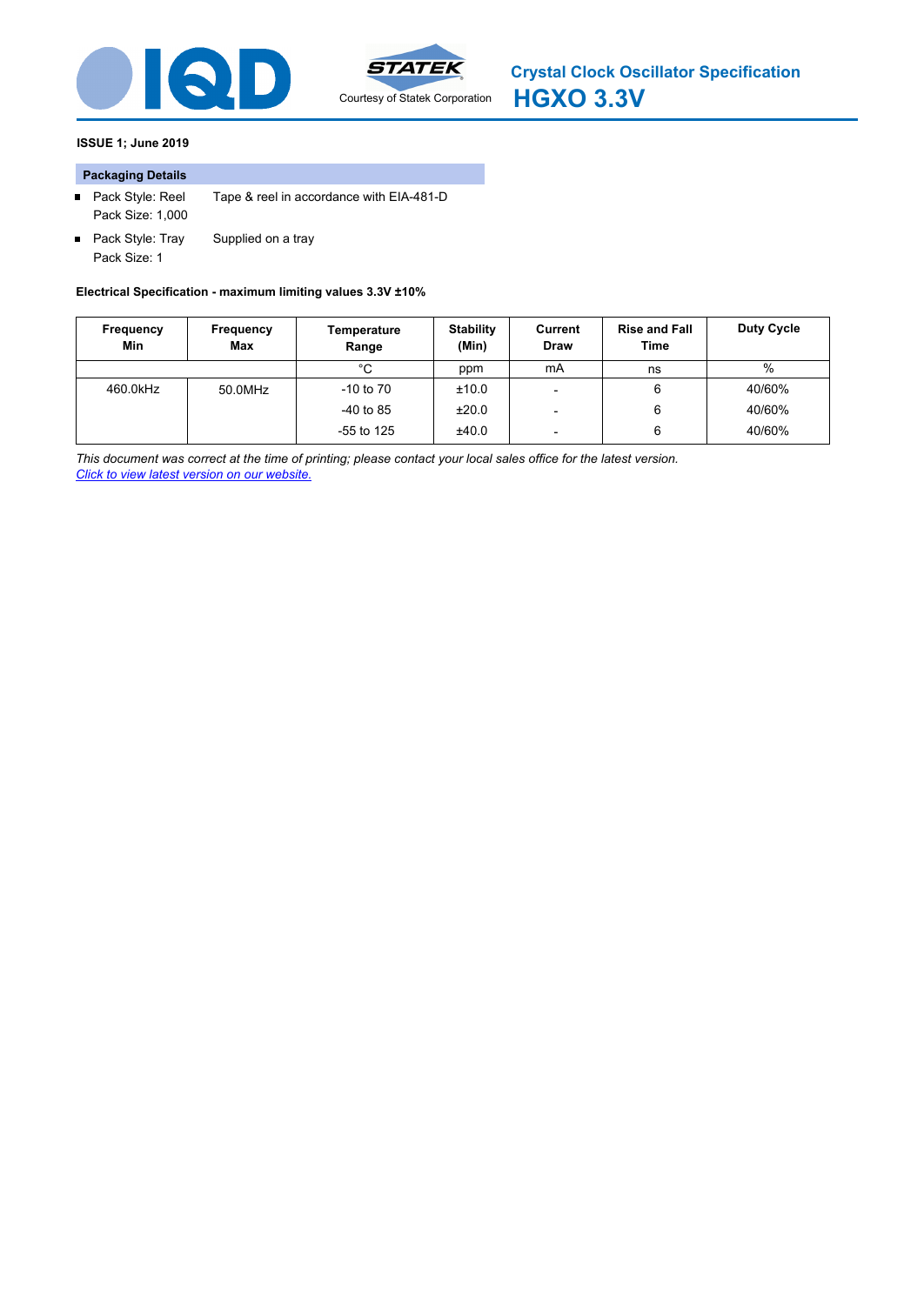



**HGXO 5.0V Crystal Clock Oscillator Specification**

### **ISSUE 1; June 2019**

#### **Description**

- This product is designed and manufactured by Statek Corporation in California, USA and distributed by IQD. The HGXO crystal oscillator is a surface-mount oscillator that can survive extremely high shocks - up to 100,000G. The design consists of a hermetically-sealed high-shock crystal and a CMOS compatible integrated circuit housed in a 7.5 x 5mm SMD ceramic package.
- A-SM1 5000G, Gold Plated (RoHS)  $\blacksquare$
- $\blacksquare$ A-SM5 5000G, Solder Dipped (RoHS)
- $\blacksquare$ B-SM1 10000G, Gold Plated (RoHS)
- B-SM5 10000G, Solder Dipped (RoHS)  $\blacksquare$
- $\blacksquare$ C-SM1 20000G, Gold Plated (RoHS)
- $\blacksquare$ C-SM5 20000G, Solder Dipped (RoHS)
- D-SM1 30000G, Gold Plated (RoHS)  $\blacksquare$
- $\blacksquare$ D-SM5 30000G, Solder Dipped (RoHS)
- $\blacksquare$ F-SM1 50000G, Gold Plated (RoHS)
- $\blacksquare$ F-SM5 50000G, Solder Dipped (RoHS)
- $\blacksquare$ G-SM1 75000G, Gold Plated (RoHS)
- $\blacksquare$ G-SM5 75000G, Solder Dipped (RoHS)
- $\blacksquare$ H-SM1 100000G, Gold Plated (RoHS)
- H-SM5 100000G, Solder Dipped (RoHS)  $\blacksquare$
- Please note that all data is only valid at 25°C unless otherwise  $\blacksquare$ stated.

#### **Frequency Parameters**

 $\blacksquare$ 

Frequency 460.0kHz to 50.0MHz Frequency Tolerance ±10.00ppm to ±100.00ppm

Tolerance Condition @ 25°C

- Frequency Stability ±10.00ppm to ±100.00ppm
- Ageing  $\qquad \qquad \text{+5ppm typ in the 1st year}$
- Note: Frequency Stability does not include the Frequency Tolerance @ 25°C

#### **Electrical Parameters**

- Supply Voltage 5.0V ±10%
- Absolute Maximum Supply Voltage: -0.5V to 7.0V

#### **Operating Temperature Ranges**

- $\blacksquare$ -10 to 70°C
- -40 to 85°C
- -55 to 125°C  $\blacksquare$

#### **Output Details**

 $\blacksquare$ 

|  | <b>Output Compatibility</b> | <b>CMOS</b> |
|--|-----------------------------|-------------|
|  |                             |             |

- Drive Capability **15pF** 
	-
- Note: TTL loads and higher CMOS loads are available please contact an IQD Sales Office

#### **Output Control**

Enable/Disable or Tri-State Options (EN/TS): Logic '1' to pad 1, output enabled Logic '0' to pad 1, output disabled, output goes to high impedance state (EN version, internal oscillator stops, low current) (TS version, internal oscillator operates, fast output recovery)

#### Option NC:

- No internal connection to pad 1 (no EN or TS function)
- Start-Up Time: 5ms max



 $\mathbf{A}$ 

**Outline (mm) A-SM1 = 5000G, Gold Plated (RoHS)**



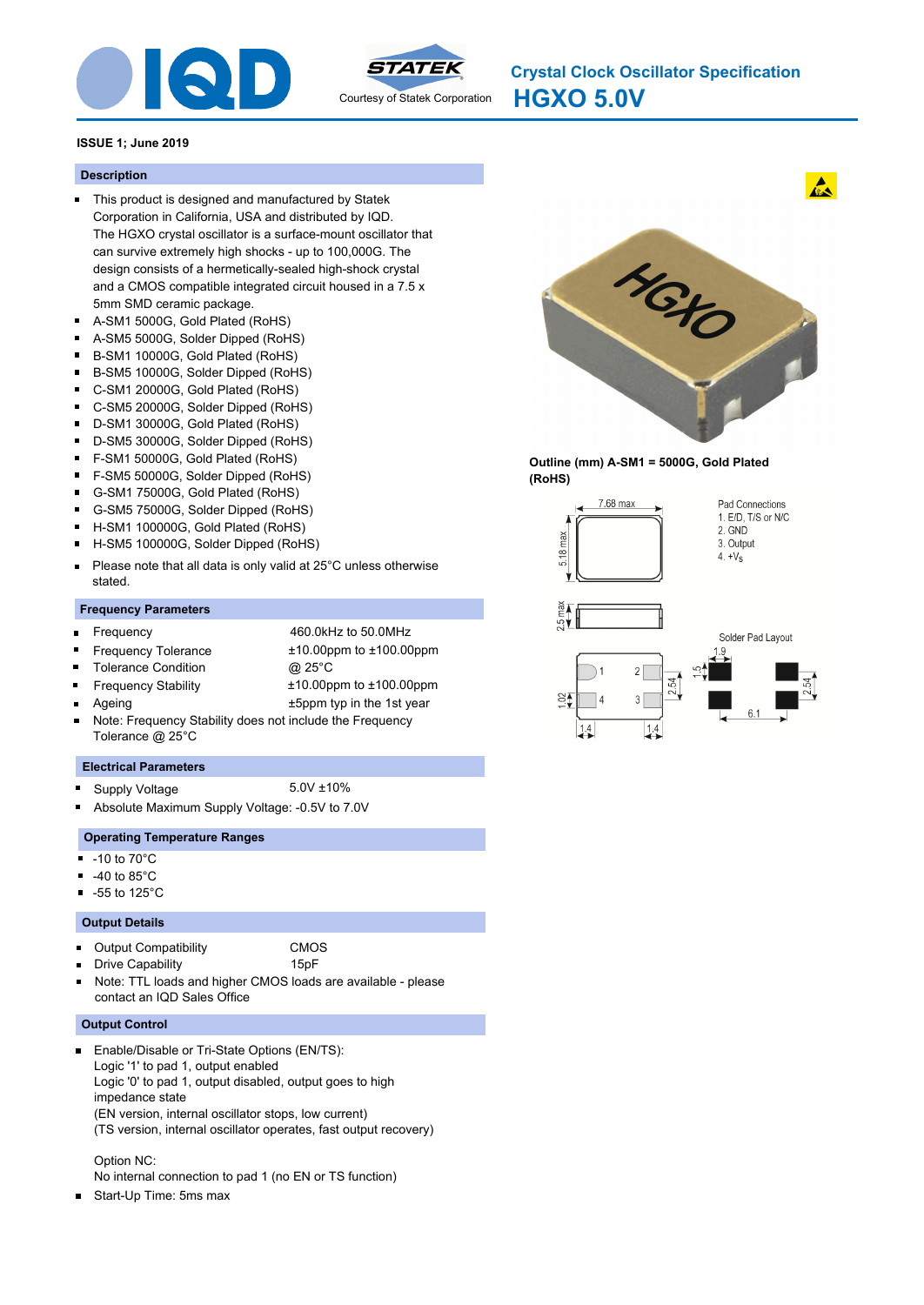



### **ISSUE 1; June 2019**

### **Environmental Parameters**

- $\blacksquare$ Shock: Shock Requirement, 0.5ms, 1/2 sine
- Vibration: MIL-STD-202G, Method 204D, Condition D: 20G,  $\blacksquare$ 10-2000Hz swept sine
- Note: Random vibration testing also available please contact  $\blacksquare$ an IQD Sales Office
- Storage Temperature Range: -55 to 125°C  $\blacksquare$

### **Manufacturing Details**

Maximum Process Temperature: 260°C for 20s  $\blacksquare$ 

## **Ordering Information**

**Frequency\*** Model\* Supply Voltage Shock Requirement\* Termination Variant\* Output Compatibility Frequency Tolerance (@25°C)\* Frequency Stability (over operating temperature range)\* Operating Temperature Range\* Pad 1 Function\* (\*minimum required) **Shock Level Options:** Code A = 5000G Code B = 10000G Code C = 20000G Code D = 30000G Code F = 50000G Code G = 75000G Code H = 100000G Termination Variants: SM1 = Gold Plated SM5 = Solder Dipped (Note: non-RoHS compliant terminations are available please contact an IQD Sales Office) **Example** 

# 32.0MHz HGXO 5.0V D-SM1 CMOS ±100ppm ±100ppm –40 to 80C NC

### **Compliance**

- RoHS Status (2015/863/EU) Optional  $\blacksquare$
- REACh Status **Compliant**  $\blacksquare$
- $\blacksquare$ MSL Rating (JDEC-STD-033): Not Applicable

### **Packaging Details**

- Pack Style: Tray Supplied on a tray Pack Size: 1
- $\blacksquare$ Pack Style: Reel Tape & reel in accordance with EIA-481-D Pack Size: 1,000

### **Electrical Specification - maximum limiting values 5.0V ±10%**

| Frequency<br>Min | Frequency<br>Max | Temperature<br>Range | <b>Stability</b><br>(Min) | Current<br><b>Draw</b>   | <b>Rise and Fall</b><br>Time | Duty Cycle |
|------------------|------------------|----------------------|---------------------------|--------------------------|------------------------------|------------|
|                  |                  | $^{\circ}$ C         | ppm                       | mA                       | ns                           | %          |
| 460.0kHz         | 50.0MHz          | $-10$ to $70$        | ±10.0                     |                          | 6                            | 40/60%     |
|                  |                  | $-40$ to 85          | ±20.0                     |                          | 6                            | 40/60%     |
|                  |                  | $-55$ to 125         | ±40.0                     | $\overline{\phantom{0}}$ | 6                            | 40/60%     |

*This document was correct at the time of printing; please contact your local sales office for the latest version. Click to view latest version on our website.*